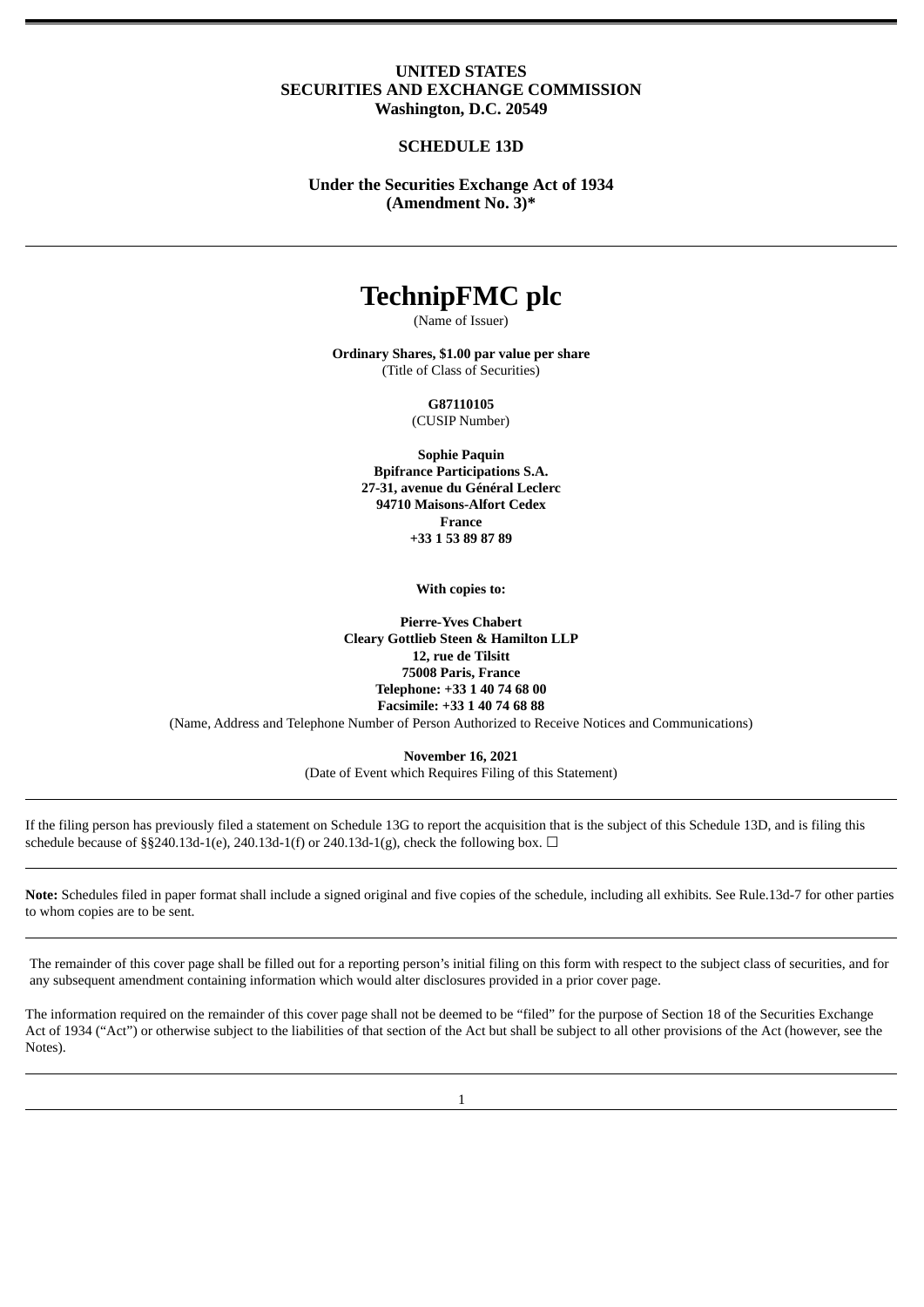| 1.                     | Names of Reporting Persons.                                                                |                                 |  |
|------------------------|--------------------------------------------------------------------------------------------|---------------------------------|--|
|                        | <b>Bpifrance Participations S.A.</b>                                                       |                                 |  |
| 2.                     | Check the Appropriate Box if a Member of a Group<br>(a) $\Box$ (b) $\Box$                  |                                 |  |
| 3.                     | <b>SEC Use Only</b>                                                                        |                                 |  |
| 4.                     | Source of Funds                                                                            |                                 |  |
|                        | 00                                                                                         |                                 |  |
| 5.                     | Check if Disclosure of Legal Proceedings is Required Pursuant to Items 2(d) or 2(e) $\Box$ |                                 |  |
| 6.                     | Citizenship or Place of Organization                                                       |                                 |  |
|                        | France                                                                                     |                                 |  |
|                        | 7.                                                                                         | <b>Sole Voting Power</b>        |  |
| Number of              |                                                                                            | $\boldsymbol{0}$                |  |
| shares<br>beneficially | 8.                                                                                         | <b>Shared Voting Power</b>      |  |
| owned by               |                                                                                            | 20,656,724                      |  |
| each<br>reporting      | 9.                                                                                         | Sole Dispositive Power          |  |
| person<br>with:        |                                                                                            | $\boldsymbol{0}$                |  |
|                        | 10.                                                                                        | <b>Shared Dispositive Power</b> |  |
|                        |                                                                                            | 20,656,724                      |  |
| 11.                    | Aggregate Amount Beneficially Owned by Each Reporting Person                               |                                 |  |
|                        | 20,656,724                                                                                 |                                 |  |
| 12.                    | Check if the Aggregate Amount in Row (11) Excludes Certain Shares $\Box$                   |                                 |  |
| 13.                    | Percent of Class Represented by Amount in Row (11)                                         |                                 |  |
|                        | $4.6\%$ <sup>1</sup>                                                                       |                                 |  |
| 14.                    | Type of Reporting Person                                                                   |                                 |  |
|                        | 00                                                                                         |                                 |  |

 $^1$  Based on 450,700,480 Ordinary Shares, \$1.00 par value per share (the "Ordinary Shares") of TechnipFMC plc (the "Issuer") outstanding as of October 26, 2021, as reported in the quarterly report on Form 10-Q filed by the Issuer with the Securities and Exchange Commission on October 27, 2021 (the "Form 10-Q").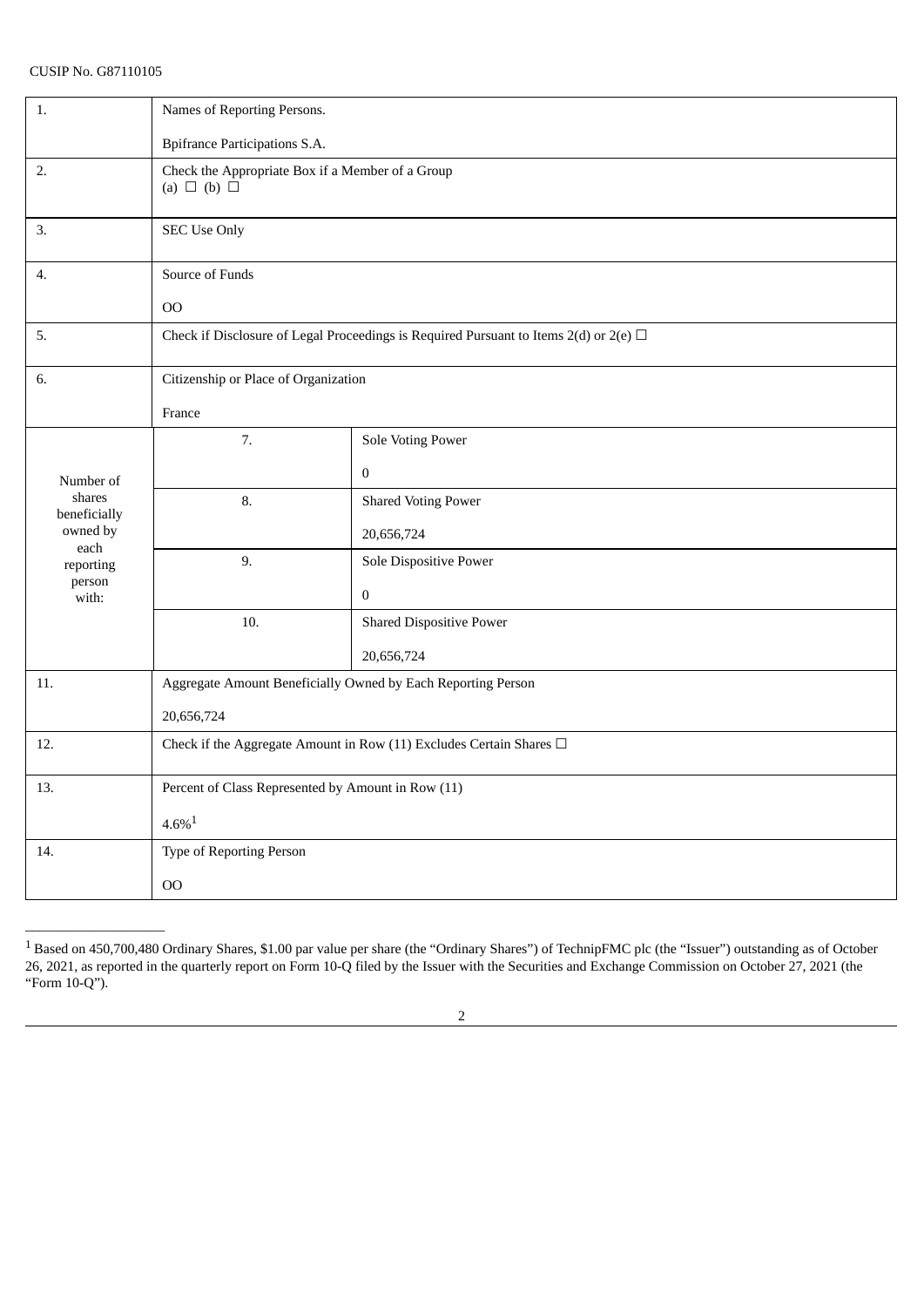| 1.                     | Names of Reporting Persons.                                                                |                                 |  |
|------------------------|--------------------------------------------------------------------------------------------|---------------------------------|--|
|                        | Caisse des Dépôts et Consignations                                                         |                                 |  |
| 2.                     | Check the Appropriate Box if a Member of a Group                                           |                                 |  |
|                        | (a) $\Box$ (b) $\Box$                                                                      |                                 |  |
|                        |                                                                                            |                                 |  |
| 3.                     | <b>SEC Use Only</b>                                                                        |                                 |  |
| 4.                     | Source of Funds                                                                            |                                 |  |
|                        | 00                                                                                         |                                 |  |
| 5.                     | Check if Disclosure of Legal Proceedings is Required Pursuant to Items 2(d) or 2(e) $\Box$ |                                 |  |
|                        |                                                                                            |                                 |  |
| 6.                     | Citizenship or Place of Organization                                                       |                                 |  |
|                        | France                                                                                     |                                 |  |
|                        | 7.                                                                                         | <b>Sole Voting Power</b>        |  |
| Number of              |                                                                                            | 1,144,237                       |  |
| shares<br>beneficially | 8.                                                                                         | <b>Shared Voting Power</b>      |  |
| owned by               |                                                                                            | 21,800,961                      |  |
| each<br>reporting      | 9.                                                                                         | Sole Dispositive Power          |  |
| person<br>with:        |                                                                                            | 1,144,237                       |  |
|                        | 10.                                                                                        | <b>Shared Dispositive Power</b> |  |
|                        |                                                                                            | 21,800,961                      |  |
| 11.                    | Aggregate Amount Beneficially Owned by Each Reporting Person                               |                                 |  |
|                        | 22,119,572                                                                                 |                                 |  |
| 12.                    | Check if the Aggregate Amount in Row (11) Excludes Certain Shares $\Box$                   |                                 |  |
|                        |                                                                                            |                                 |  |
| 13.                    | Percent of Class Represented by Amount in Row (11)                                         |                                 |  |
|                        | $4.9\%$ <sup>2</sup>                                                                       |                                 |  |
| 14.                    | Type of Reporting Person                                                                   |                                 |  |
|                        | 00                                                                                         |                                 |  |

<sup>2</sup> Based on 450,700,480 Ordinary Shares outstanding as of October 26, 2021, as reported in the Form 10-Q.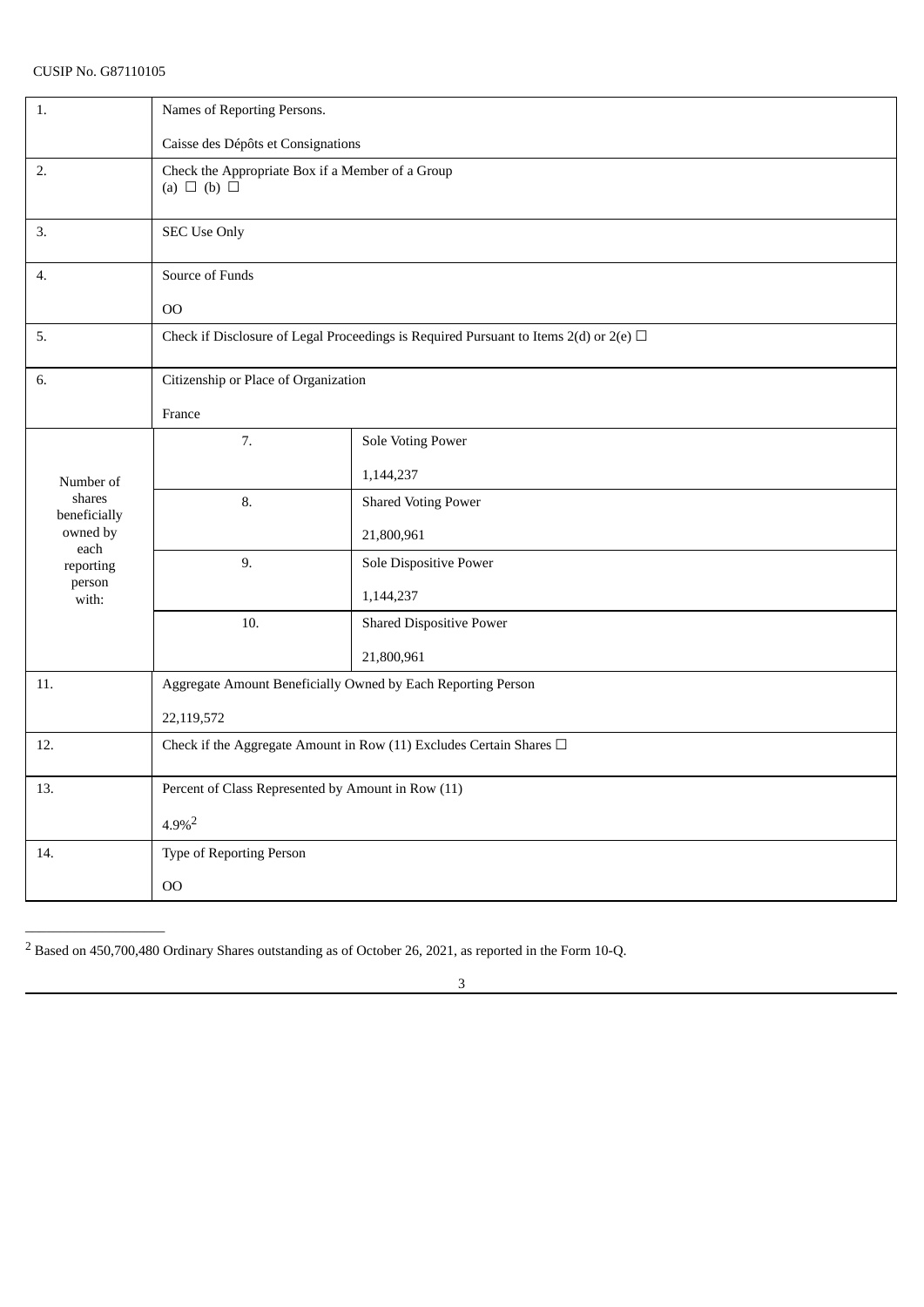| 1.                     | Names of Reporting Persons.                                                                |                                 |  |
|------------------------|--------------------------------------------------------------------------------------------|---------------------------------|--|
|                        | <b>EPIC</b> Bpifrance                                                                      |                                 |  |
| 2.                     | Check the Appropriate Box if a Member of a Group<br>(a) $\Box$ (b) $\Box$                  |                                 |  |
| 3.                     | <b>SEC Use Only</b>                                                                        |                                 |  |
| 4.                     | Source of Funds                                                                            |                                 |  |
|                        | O <sub>O</sub>                                                                             |                                 |  |
| 5.                     | Check if Disclosure of Legal Proceedings is Required Pursuant to Items 2(d) or 2(e) $\Box$ |                                 |  |
| 6.                     | Citizenship or Place of Organization                                                       |                                 |  |
|                        | France                                                                                     |                                 |  |
|                        | 7.                                                                                         | Sole Voting Power               |  |
| Number of              |                                                                                            | $\boldsymbol{0}$                |  |
| shares<br>beneficially | 8.                                                                                         | <b>Shared Voting Power</b>      |  |
| owned by<br>each       |                                                                                            | 20,656,724                      |  |
| reporting              | 9.                                                                                         | Sole Dispositive Power          |  |
| person<br>with:        |                                                                                            | $\boldsymbol{0}$                |  |
|                        | 10.                                                                                        | <b>Shared Dispositive Power</b> |  |
|                        |                                                                                            | 20,656,724                      |  |
| 11.                    | Aggregate Amount Beneficially Owned by Each Reporting Person                               |                                 |  |
|                        | 20,656,724                                                                                 |                                 |  |
| 12.                    | Check if the Aggregate Amount in Row (11) Excludes Certain Shares $\Box$                   |                                 |  |
| 13.                    | Percent of Class Represented by Amount in Row (11)                                         |                                 |  |
|                        | $4.6\%$ <sup>3</sup>                                                                       |                                 |  |
| 14.                    | Type of Reporting Person                                                                   |                                 |  |
|                        | 00                                                                                         |                                 |  |

<sup>3</sup> Based on 450,700,480 Ordinary Shares outstanding as of October 26, 2021, as reported in the Form 10-Q.

4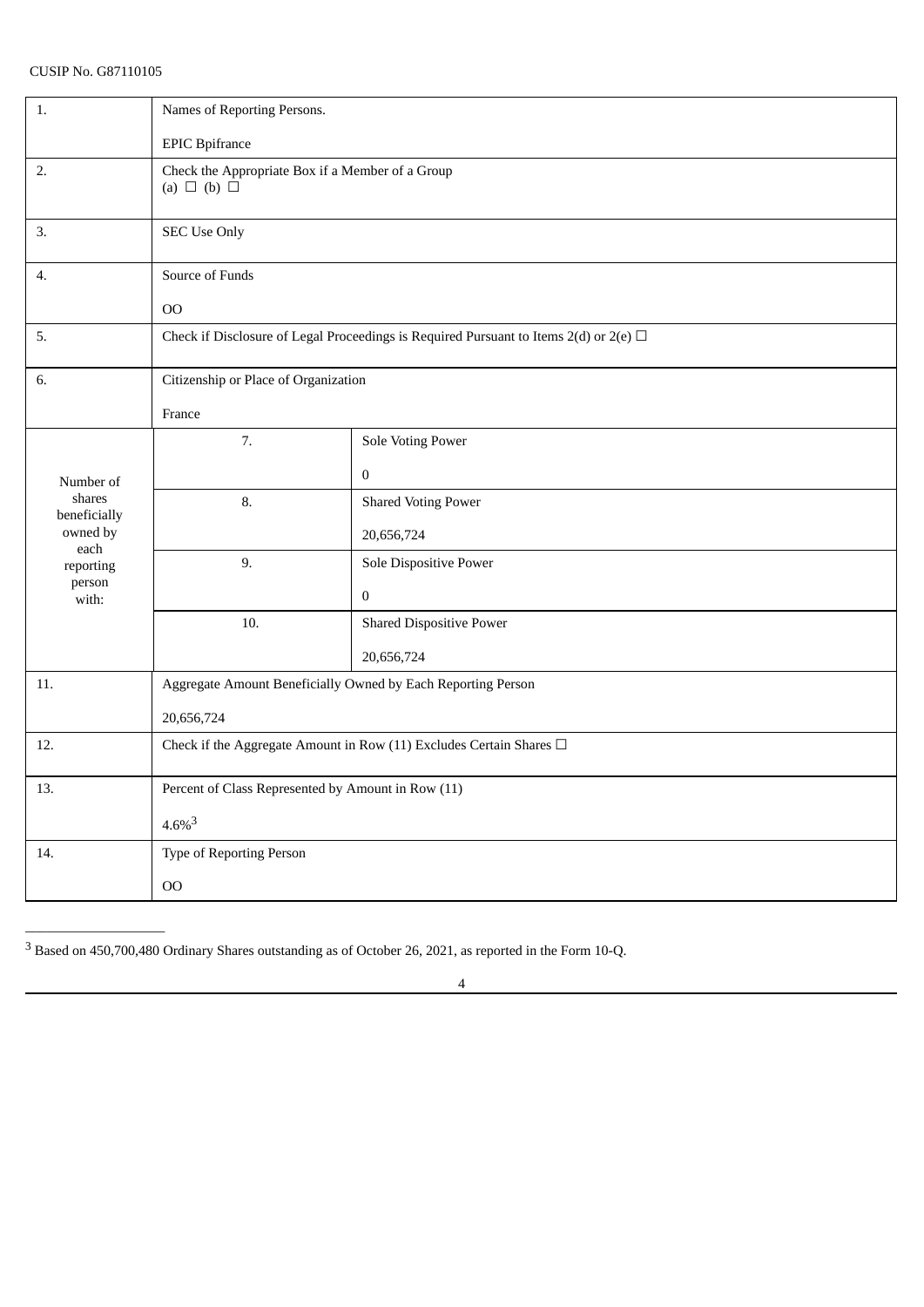| 1.                     | Names of Reporting Persons.                                                                |                                 |  |
|------------------------|--------------------------------------------------------------------------------------------|---------------------------------|--|
|                        | Bpifrance S.A.                                                                             |                                 |  |
| 2.                     | Check the Appropriate Box if a Member of a Group<br>(a) $\Box$ (b) $\Box$                  |                                 |  |
| 3.                     | <b>SEC Use Only</b>                                                                        |                                 |  |
| 4.                     | Source of Funds                                                                            |                                 |  |
|                        | O <sub>O</sub>                                                                             |                                 |  |
| 5.                     | Check if Disclosure of Legal Proceedings is Required Pursuant to Items 2(d) or 2(e) $\Box$ |                                 |  |
| 6.                     | Citizenship or Place of Organization                                                       |                                 |  |
|                        | France                                                                                     |                                 |  |
|                        | 7.                                                                                         | Sole Voting Power               |  |
| Number of              |                                                                                            | $\mathbf 0$                     |  |
| shares<br>beneficially | 8.                                                                                         | <b>Shared Voting Power</b>      |  |
| owned by<br>each       |                                                                                            | 20,656,724                      |  |
| reporting              | 9.                                                                                         | Sole Dispositive Power          |  |
| person<br>with:        |                                                                                            | $\overline{0}$                  |  |
|                        | 10.                                                                                        | <b>Shared Dispositive Power</b> |  |
|                        |                                                                                            | 20,656,724                      |  |
| 11.                    | Aggregate Amount Beneficially Owned by Each Reporting Person                               |                                 |  |
|                        | 20,656,724                                                                                 |                                 |  |
| 12.                    | Check if the Aggregate Amount in Row (11) Excludes Certain Shares $\Box$                   |                                 |  |
| 13.                    | Percent of Class Represented by Amount in Row (11)                                         |                                 |  |
|                        | $4.6\%$ <sup>4</sup>                                                                       |                                 |  |
| 14.                    | Type of Reporting Person                                                                   |                                 |  |
|                        | O <sub>O</sub>                                                                             |                                 |  |

<sup>4</sup> Based on 450,700,480 Ordinary Shares outstanding as of October 26, 2021, as reported in the Form 10-Q.

5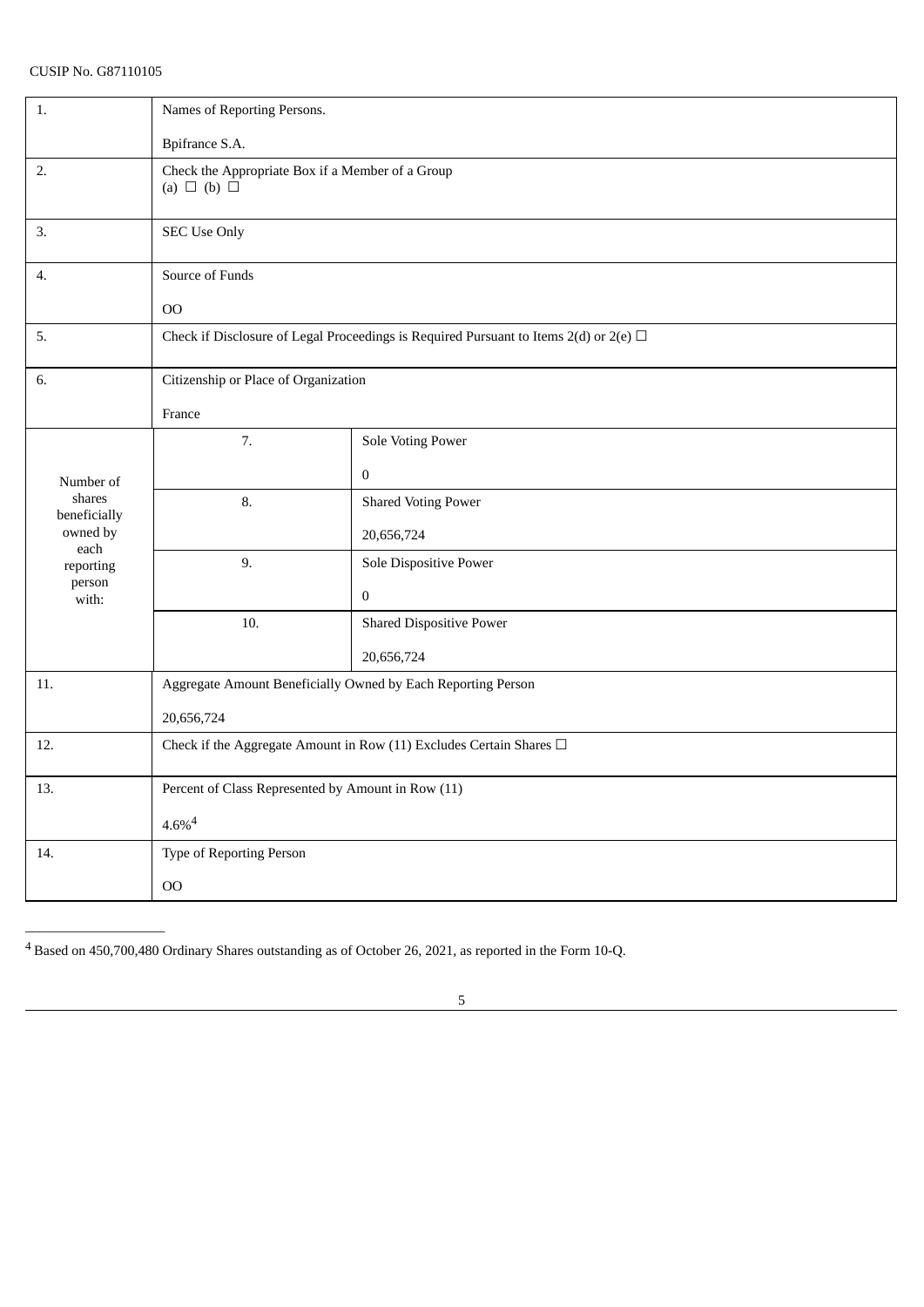#### **Explanatory Note**

This Amendment No. 3 to Schedule 13D (this "Amendment No. 3") amends and supplements the Schedule 13D previously filed by the Reporting Persons (as defined below) with the Securities and Exchange Commission on May 30, 2017, as amended and supplemented by Amendment No. 1 filed on February 19, 2021, as amended and supplemented by Amendment No. 2 filed on April 1, 2021 (the "Original Schedule 13D" and, as amended and supplemented by Amendment No. 1, Amendment No. 2 and this Amendment No. 3, the "Schedule 13D"). This Schedule 13D relates to the ordinary shares, \$1.00 par value per share ("Ordinary Shares"), of TechnipFMC plc, a public limited company incorporated under the laws of England and Wales (the "Issuer"). All capitalized terms used but not defined herein shall have the meanings ascribed to such terms in the Original Schedule 13D.

This Amendment No. 3 represents the final amendment to the Schedule 13D and constitutes an exit filing for the Reporting Persons, as the Reporting Persons beneficially own less than five percent of the Ordinary Shares of the Issuer.

#### **Item 2 Identity and Background**

This Amendment No. 3 amends and restates Item 2 of the Original Schedule 13D in its entirety as follows:

This Schedule 13D is filed jointly by (i) Bpifrance Participations S.A., a *société anonyme* incorporated under the laws of the Republic of France ("Bpifrance Participations"), (ii) the Caisse des Dépôts et Consignations, a French special public entity (*établissement special*) ("CDC"), (iii) EPIC Bpifrance, a French public institution of industrial and commercial nature ("EPIC"), and (iv) Bpifrance S.A. Bpifrance Participations, CDC, EPIC and Bpifrance S.A. are referred to herein collectively as the "Reporting Persons." The principal address for CDC is 56, rue de Lille, 75007 Paris, France. The principal address for Bpifrance Participations S.A., EPIC and Bpifrance S.A. is 27-31, avenue du Général Leclerc, 94710 Maisons-Alfort Cedex, France.

Bpifrance Participations is a French public investment entity specializing in the business of equity financing via direct investments or fund of funds. Bpifrance Participations is wholly-owned by Bpifrance S.A., a French credit institution. CDC and EPIC each hold 49.2% of the share capital of Bpifrance S.A. and jointly control Bpifrance S.A. CDC is principally engaged in the business of long-term investments. EPIC is principally engaged in the business of banking finance.

As of the date hereof, (i) Bpifrance Participations holds directly 20,656,724 Ordinary Shares and (ii) CDC holds directly 1,144,237 Ordinary Shares. As of the date hereof, neither Bpifrance S.A. nor EPIC holds any Ordinary Shares directly. Bpifrance S.A. may be deemed to be the beneficial owner of 20,656,724 Ordinary Shares, indirectly through its sole ownership of Bpifrance Participations. CDC and EPIC may be deemed to be the beneficial owner of 20,656,724 Ordinary Shares, indirectly through their joint ownership and control of Bpifrance S.A. CDC may be deemed to be the beneficial owner of 318,611 Ordinary Shares, indirectly through its control of CNP Assurances, following the acquisition by CDC of the control of the French public group La Poste on February 4, 2020. CNP Assurances holds directly 318,611 Ordinary Shares.

Attached as Appendices A, B, C and D to Item 2 is information concerning the executive officers and directors of Bpifrance Participations, Bpifrance S.A., CDC and EPIC, respectively, required to be disclosed in response to Item 2 and General Instruction C to Schedule 13D.

None of the Reporting Persons, nor, to the best of their knowledge, any of the persons referred to in Appendices A, B, C and D to this Amendment No. 3 has, during the last five years, been convicted in a criminal proceeding (excluding traffic violations and similar misdemeanors) or been a party to a civil proceeding of a judicial or administrative body of competent jurisdiction and as a result of such proceeding was or is subject to a judgment, decree, or final order enjoining future violations of, or prohibiting or mandating activities subject to, Federal or state securities laws or finding any violation with respect to such laws.

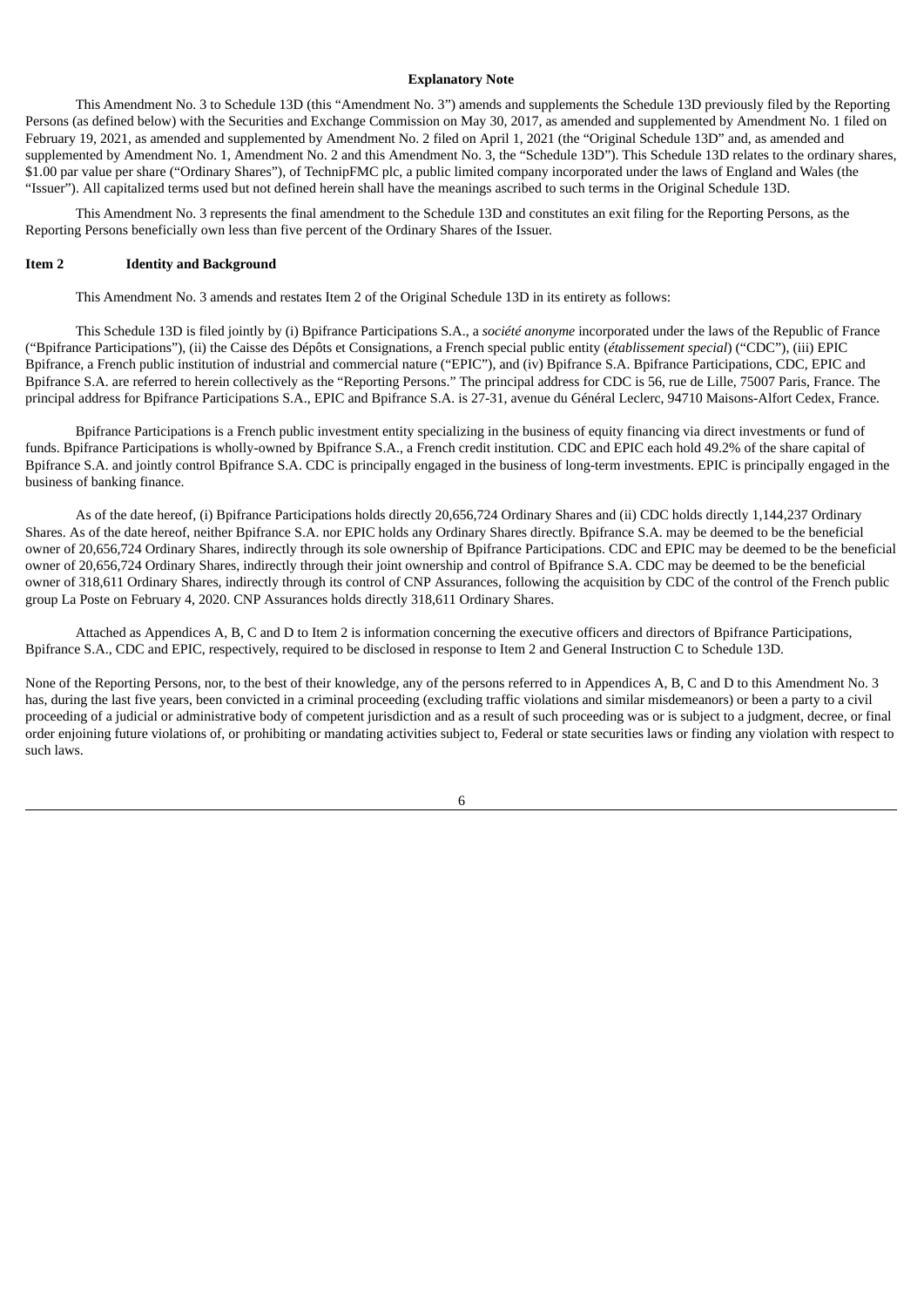#### **Item 5. Interest in Securities of the Issuer.**

This Amendment No. 3 amends and restates Item 5 of the Original Schedule 13D in its entirety as follows:

As of the date hereof, (i) Bpifrance Participations holds directly 20,656,724 Ordinary Shares, which represents approximately 4.6% of the Issuer's Ordinary Shares and (ii) CDC holds directly 1,144,237 Ordinary Shares, which represents approximately 0.3% of the Issuer's Ordinary Shares. As of the date hereof, neither Bpifrance S.A. nor EPIC holds any Ordinary Shares directly. Bpifrance S.A. may be deemed to be the beneficial owner of 20,656,724 Ordinary Shares, indirectly through its sole ownership of Bpifrance Participations. CDC and EPIC may be deemed to be the beneficial owner of 20,656,724 Ordinary Shares, indirectly through their joint ownership and control of Bpifrance S.A. CDC may be deemed to be the beneficial owner of 318,611 Ordinary Shares, indirectly through its control of CNP Assurances, following the acquisition by CDC of the control of the French public group La Poste on February 4, 2020. CNP Assurances holds directly 318,611 Ordinary Shares, which represents approximately 0.1% of the Issuer's Ordinary Shares. In the aggregate, CDC may be deemed to be the beneficial owner of 22,119,572 Ordinary Shares, directly and indirectly (through its joint ownership and control of Bpifrance S.A. and its control of CNP Assurances).

(a) See also the information contained on the cover pages of this Schedule 13D which is incorporated herein by reference. The percentage of Ordinary Shares beneficially owned by each Reporting Person is based on 450,700,480 Ordinary Shares of the Issuer outstanding as of October 26, 2021, as reported in the quarterly report on Form 10-Q filed by the Issuer with the Securities and Exchange Commission on October 27, 2021.

(b) See the information contained on the cover pages of this Schedule 13D, which is incorporated herein by reference.

(c) Other than the sales of an aggregate of 4,031,967 Ordinary Shares by Bpifrance Participations from October 27, 2021 through November 16, 2021, the details of which are set forth in Appendix E attached hereto, which is incorporated herein by reference, no transactions in Ordinary Shares were effected during the past 60 days by the Reporting Persons.

(d) Not applicable.

(e) As a result of the sales that occurred on November 4, 2021, Bpifrance Participations, EPIC and Bpifrance S.A ceased to be the beneficial owner of more than five percent of the Ordinary Shares. As a result of the sales that occurred on November 16, 2021, CDC ceased to be the beneficial owner of more than five percent of the Ordinary Shares.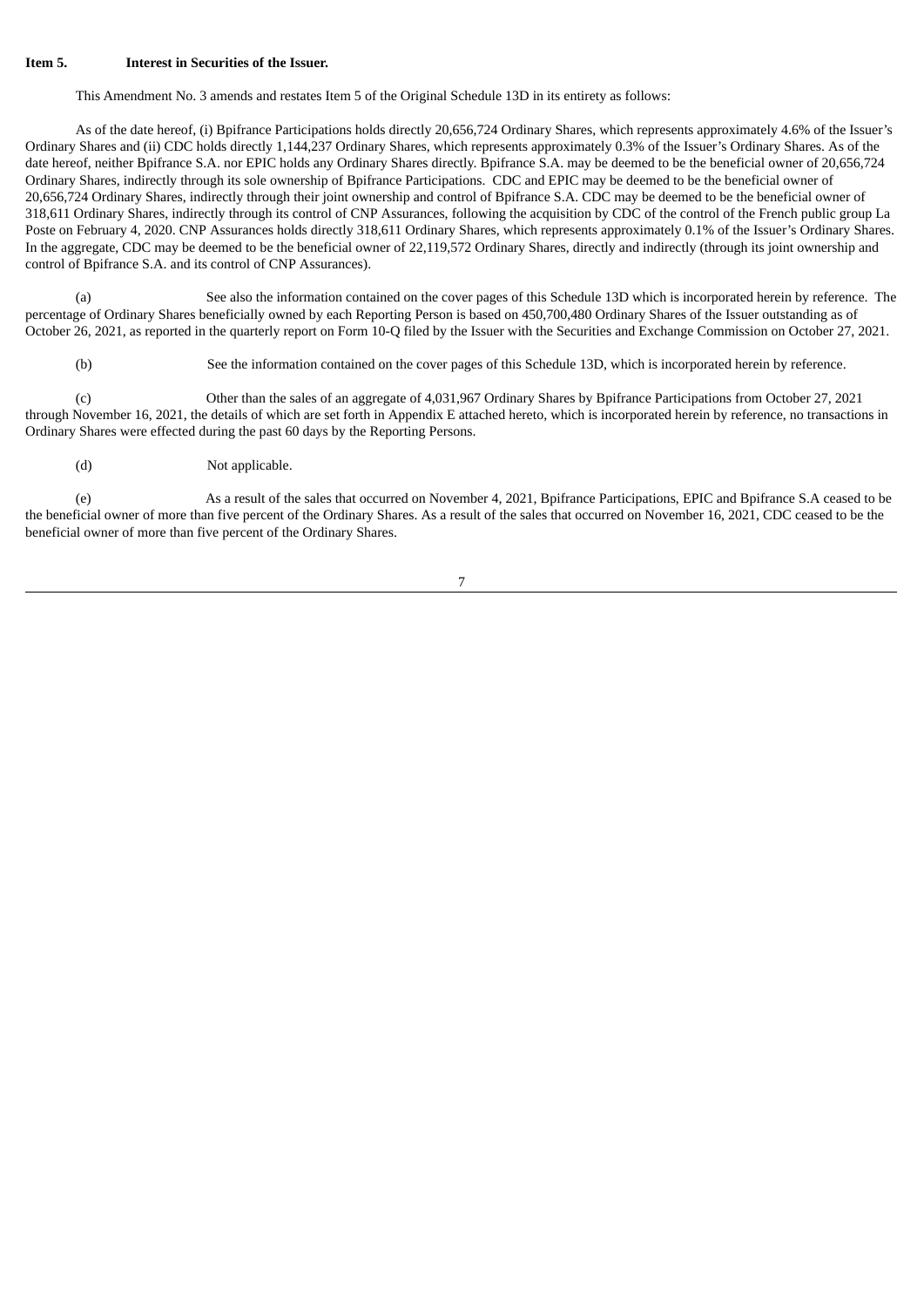#### **SIGNATURE**

After reasonable inquiry and to the best of my knowledge and belief, I certify that the information set forth in this statement is true, complete and correct.

Date: November 18, 2021

#### **Bpifrance Participations S.A.**

By: /s/ Sophie Paquin\*

Name: Sophie Paquin Title: Director of Legal Affairs

#### **Caisse Des Dépôts et Consignations**

By: /s/ Laurence Giraudon \*\*

Name: Laurence Giraudon Title: Chief Operating Officer Finance and Operations Department Asset Management Division

## **Epic Bpifrance**

By: /s/ Sophie Paquin\*\*\*

Name: Sophie Paquin Title: Director of Legal Affairs

#### **Bpifrance S.A.**

By: /s/ Boubakar Dione\*\*\*\*

Name: Boubakar Dione Title: Group Director of Legal Affairs

\* Sophie Paquin is signing on behalf of Bpifrance Participations SA. by power of attorney previously filed with the Securities and Exchange Commission on February 8, 2018 as Exhibit 1 to Schedule 13D, and hereby incorporated herein by reference.

\*\* Laurence Giraudon is signing on behalf of Caisse des Dépôts et Consignations by virtue of a decision dated February 8, 2021, previously filed with the Securities and Exchange Commission on May 11, 2021 as Exhibit 1 to Schedule 13D, and hereby incorporated herein by reference.

\*\*\*Sophie Paquin is signing on behalf of EPIC Bpifrance by power of attorney previously filed with the Securities and Exchange Commission on February 14, 2017 as Exhibit 3 to Schedule 13G, and hereby incorporated herein by reference.

\*\*\*\* Boubakar Dione is signing on behalf of Bpifrance S.A. by power of attorney previously filed with the Securities and Exchange Commission on September 7, 2017 as Exhibit 2 to Schedule 13D, and hereby incorporated herein by reference.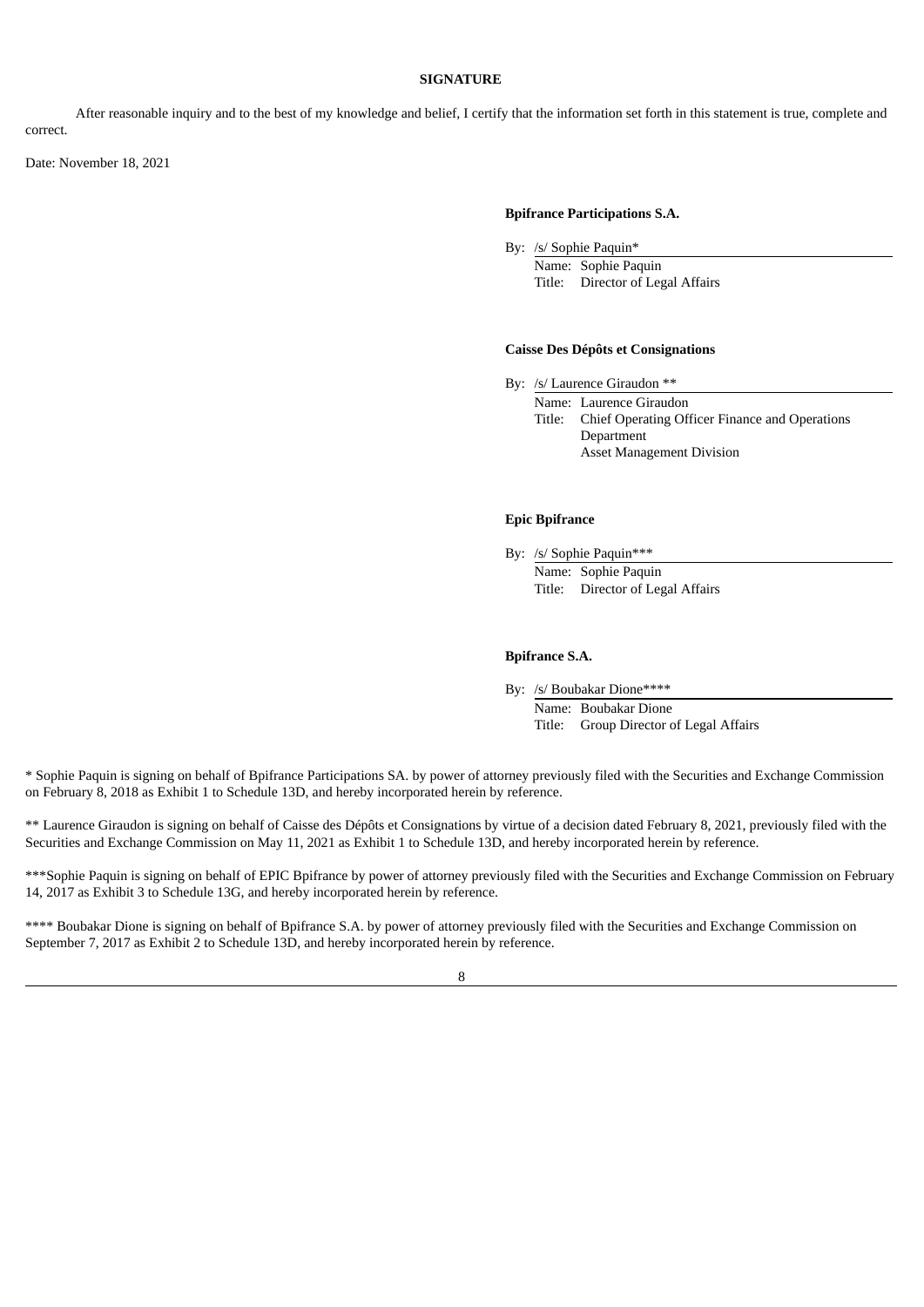# **APPENDIX A**

#### Name, business address, present principal occupation or employment and place of citizenship of the directors and executive officers of

#### **BPIFRANCE PARTICIPATIONS S.A.**

The name, business address and present principal occupation or employment of each of the directors and executive officers of Bpifrance Participations S.A. are set forth below. The business address of each director and executive officer is Bpifrance Participations S.A., 27-31, avenue du Général Leclerc, 94710 Maisons-Alfort Cedex, France. Unless otherwise indicated, each director and executive officer is a citizen of France.

#### **BOARD OF DIRECTORS**

| <b>Name</b>                                             | <b>Present Principal Occupation or Employment</b>                                                                                                                 |  |  |
|---------------------------------------------------------|-------------------------------------------------------------------------------------------------------------------------------------------------------------------|--|--|
| <b>NICOLAS DUFOURCQ</b>                                 | Director, Chairman, Chief Executive Officer of Bpifrance Participations, and Chief Executive Officer of<br><b>Bpifrance</b>                                       |  |  |
| <b>CAROLE ABBEY DUVAL</b>                               | Director, Head of the Steering Department at Caisse des Dépôts                                                                                                    |  |  |
| <b>ANTOINE SAINTOYANT</b>                               | Director, Director of strategic holdings at Caisse des Dépôts                                                                                                     |  |  |
| <b>FREDERIC SAINT-GEOURS</b>                            | Director, Director of Société nationale SNCF                                                                                                                      |  |  |
| FRENCH STATE, represented by<br><b>CHARLES SARRAZIN</b> | <b>Director</b> , in charge of shareholding interests in the Service & Finance sectors, Agence des Participations de<br>l'Etat (French State Shareholding Agency) |  |  |
| <b>CONSTANCE VALIGNY</b>                                | Director, Assistant Director for macroeconomic policies, Direction Générale du Trésor (French Treasury)                                                           |  |  |
| <b>CHLOE MAYENOBE</b>                                   | Director, deputy CEO Natixis Payment                                                                                                                              |  |  |
| <b>VICTOIRE AUBRY</b>                                   | Director, Chief Financial Officer of Icade                                                                                                                        |  |  |
| <b>ROMAIN BONENFANT</b>                                 | Director, Chief, Service of Industry, General Directorate for Companies of the Ministry of Economy and<br>Finance                                                 |  |  |
| <b>EXECUTIVE OFFICERS</b>                               |                                                                                                                                                                   |  |  |
| Name                                                    | <b>Present Principal Occupation or Employment</b>                                                                                                                 |  |  |
|                                                         | <b>Chief Executive Officer</b>                                                                                                                                    |  |  |
| NICOLAS DUFOURCQ                                        |                                                                                                                                                                   |  |  |
| <b>JOSÉ GONZALO</b>                                     | <b>Executive Director</b>                                                                                                                                         |  |  |
| PIERRE BENEDETTI                                        | <b>Chief Financial Officer</b>                                                                                                                                    |  |  |
|                                                         |                                                                                                                                                                   |  |  |

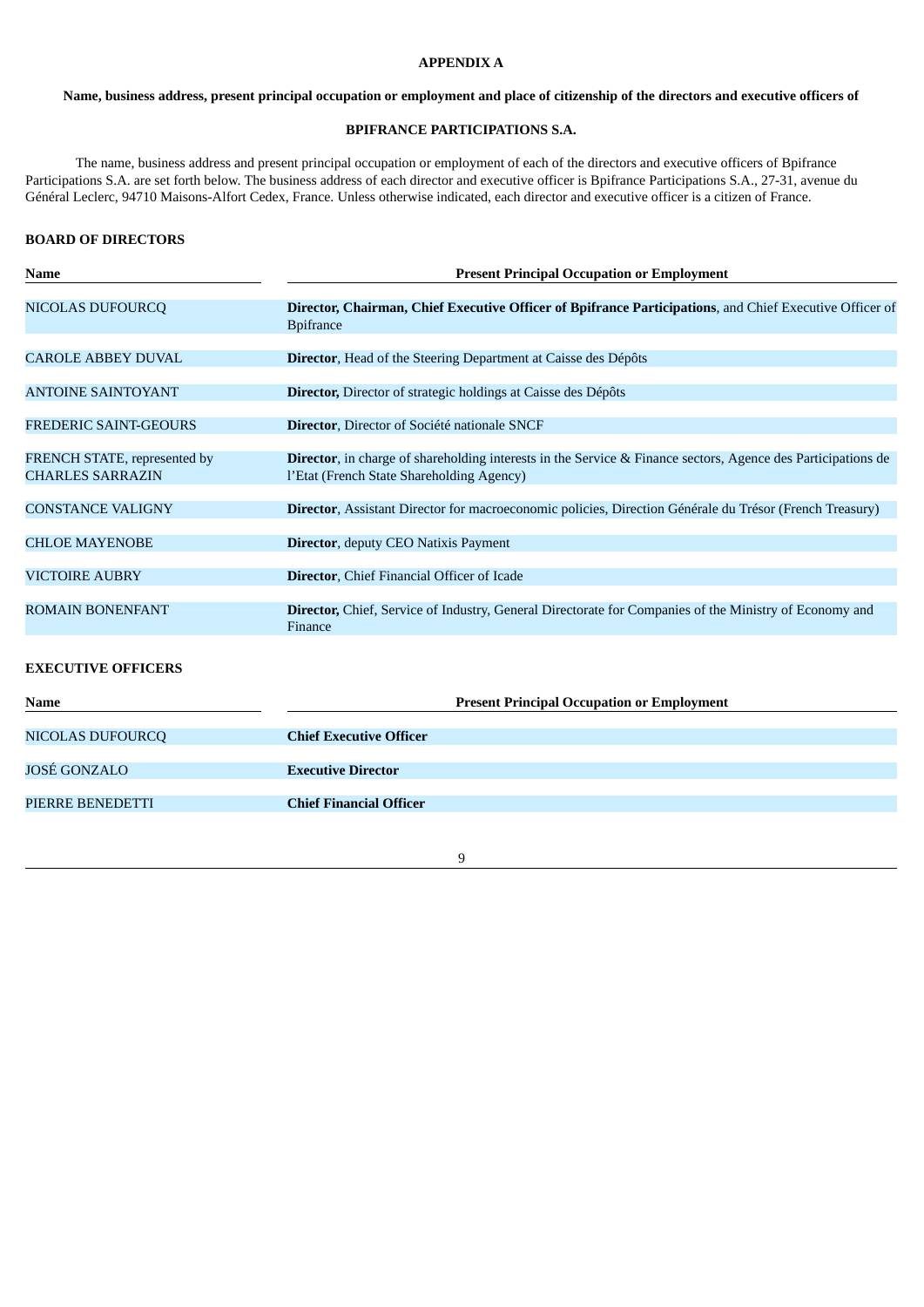#### **APPENDIX B**

Name, business address, present principal occupation or employment and place of citizenship of the directors and executive officers of

# **CAISSE DES DÉPÔTS**

The name, business address and present principal occupation or employment of each of the members of the Management Committee of Caisse des Dépôts are set forth below. The business address of each director and executive officer is Caisse des Dépôts, c/o 56, rue de Lille, 75007 Paris, France. Unless otherwise indicated, each such person is a citizen of France.

## **MANAGEMENT COMMITTEE**

| Name                           | <b>Present Principal Occupation or Employment</b>                                |  |  |
|--------------------------------|----------------------------------------------------------------------------------|--|--|
| ERIC LOMBARD                   | <b>Chief Executive Officer of Caisse des Dépôts</b>                              |  |  |
| <b>OLIVIER SICHEL</b>          | Deputy Chief Executive Officer of Caisse des Dépôts                              |  |  |
| <b>NICOLAS DUFOURCQ</b>        | <b>Chief Executive Officer of Bpifrance</b>                                      |  |  |
| <b>VIRGINIE CHAPRON-DU JEU</b> | Director of Finance for the Caisse des Dépôts Group                              |  |  |
| PIERRE CHEVALIER               | <b>Head of Legal and Tax Department</b>                                          |  |  |
| <b>NATHALIE TUBIANA</b>        | Risk Director of the Caisse des Dépôts Group                                     |  |  |
| <b>OLIVIER MAREUSE</b>         | <b>Chief Investment officer - Director of Savings Funds at Caisse des Dépôts</b> |  |  |
| <b>CATHERINE MAYENOBE</b>      | Secretary General of Caisse des Dépôts Group                                     |  |  |
| <b>PAUL PENY</b>               | Caisse des Dépôts Group Human Resources Director                                 |  |  |
| SOPHIE QUATREHOMME             | <b>Group Corporate Communications Director</b>                                   |  |  |
| <b>MICHEL YAHIEL</b>           | <b>Pensions and Solidarity Director</b>                                          |  |  |
| <b>ANTOINE SAINTOYANT</b>      | Director of strategic holdings at Caisse des Dépôts                              |  |  |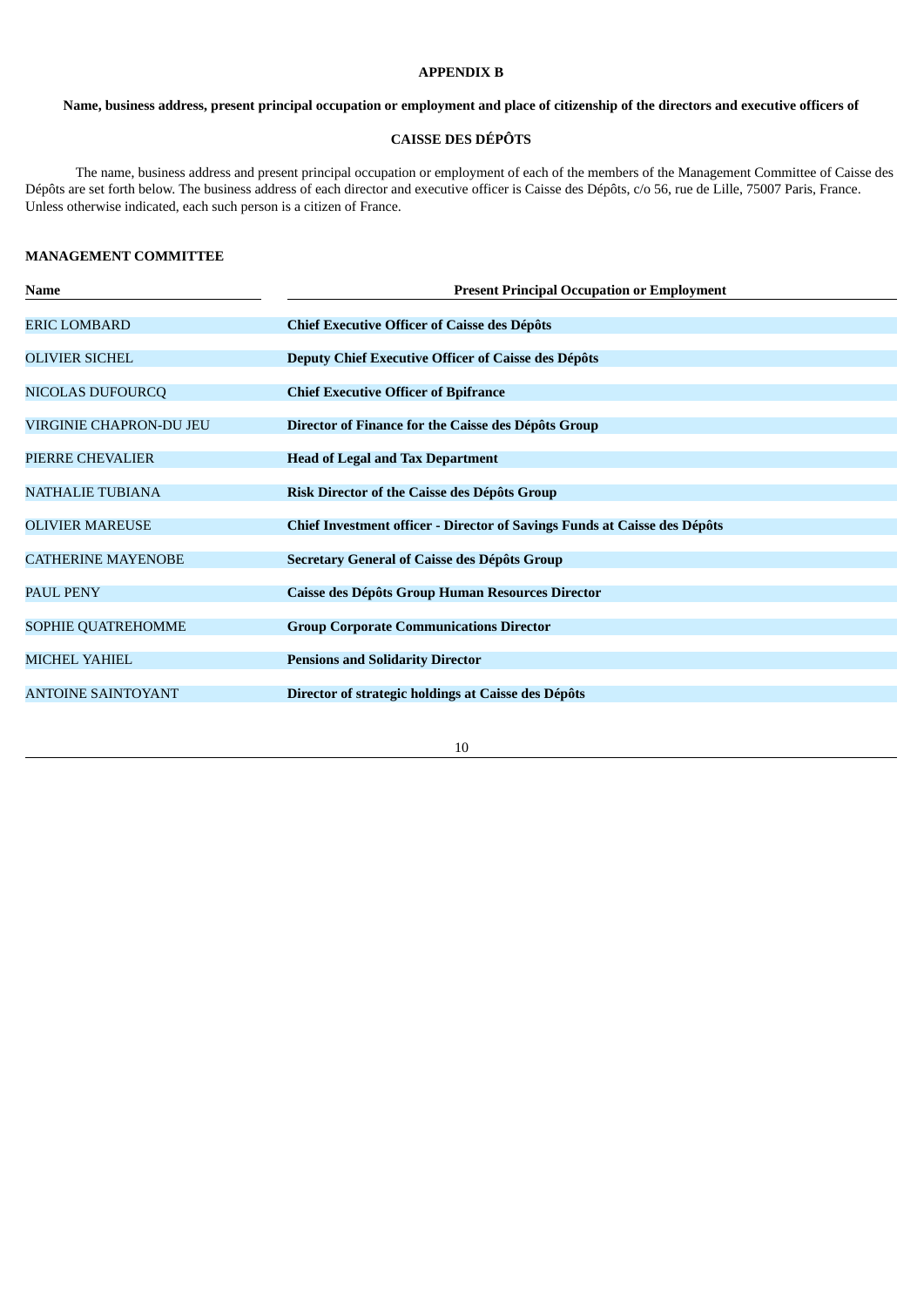#### **APPENDIX C**

## Name, business address, present principal occupation or employment and place of citizenship of the directors and executive officers of

#### **EPIC BPIFRANCE**

The name, business address and present principal occupation or employment of each of the directors and executive officers of EPIC Bpifrance are set forth below. The business address of each director and executive officer is EPIC Bpifrance, 27-31, avenue du Général Leclerc, 94710 Maisons-Alfort Cedex, France. Unless otherwise indicated, each director and executive officer is a citizen of France.

#### **DIRECTORS**

| Name                       | <b>Present Principal Occupation or Employment</b>                                                                                                            |  |  |
|----------------------------|--------------------------------------------------------------------------------------------------------------------------------------------------------------|--|--|
|                            |                                                                                                                                                              |  |  |
| <b>CHRISTIAN BODIN</b>     | Director, Chairman, Chief Executive Officer of EPIC Bpifrance                                                                                                |  |  |
|                            |                                                                                                                                                              |  |  |
| PIERRE-LOUIS AUTIN         | <b>Director, Head of department SITTAR at the Higher Education, Research and Innovation Ministry</b>                                                         |  |  |
|                            |                                                                                                                                                              |  |  |
| PIERRE CHABROL             | <b>Director, Deputy Director at the Directorate of Financing, Industry and Market of the Ministry of Economy</b><br>and Finance                              |  |  |
|                            |                                                                                                                                                              |  |  |
| <b>ALBAN HAUTIER</b>       | <b>Director, Deputy Director at the General Directorate for Budget of the Ministry of Economy and Finance</b>                                                |  |  |
|                            |                                                                                                                                                              |  |  |
| <b>VINCENT TEJEDOR</b>     | <b>Director, Assistant Director in charge of the development of enterprises, General Directorate for Companies</b><br>of the Ministry of Economy and Finance |  |  |
|                            |                                                                                                                                                              |  |  |
| <b>MARIE-ANNE LAVERGNE</b> | <b>Director, Investment Manager at the Agence des Participations de l'Etat (French State Shareholding</b><br>Agency)                                         |  |  |
|                            |                                                                                                                                                              |  |  |
| <b>GERALDINE LEVEAU</b>    | <b>Director, Deputy General Secretary for Public Investment</b>                                                                                              |  |  |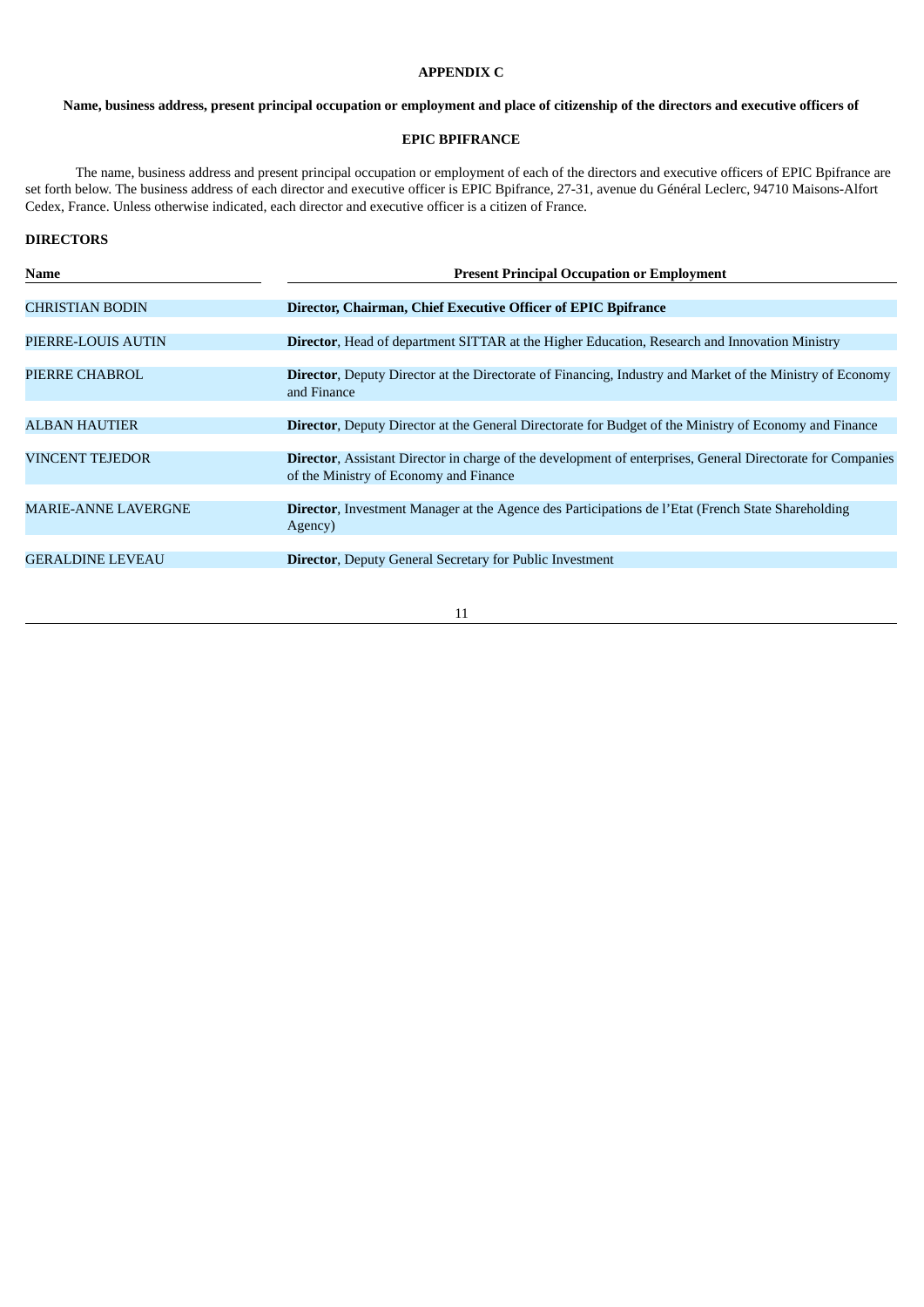# **APPENDIX D**

## Name, business address, present principal occupation or employment and place of citizenship of the directors and executive officers of

#### **BPIFRANCE S.A.**

The name, business address and present principal occupation or employment of each of the directors and executive officers of Bpifrance S.A. are set forth below. The business address of each director and executive officer is Bpifrance S.A., 27-31, avenue du Général Leclerc, 94710 Maisons-Alfort Cedex, France. Unless otherwise indicated, each director and executive officer is a citizen of France.

#### **DIRECTORS**

| <b>Name</b>                | <b>Present Principal Occupation or Employment</b>                                                                                       |  |  |
|----------------------------|-----------------------------------------------------------------------------------------------------------------------------------------|--|--|
| <b>ERIC LOMBARD</b>        | Director, Chairman, Chief Executive Officer of the Caisse des Dépôts                                                                    |  |  |
| <b>NICOLAS DUFOURCQ</b>    | Director, Chief Executive Officer of Bpifrance and Director, Chairman and Chief Executive Officer of<br><b>Bpifrance Participations</b> |  |  |
| <b>MARTIN VIAL</b>         | Director, Chairman of the Agence des Participations de l'Etat (French State Shareholding Agency)                                        |  |  |
| <b>MARIE DELEAGE</b>       | Director representing the employees of Bpifrance                                                                                        |  |  |
| PHILIPPE BAYEUX            | Director representing the employees of Bpifrance                                                                                        |  |  |
| VIRGINIE CHAPRON-DU JEU    | Director, Director of Finance for the Caisse des Dépôts Group                                                                           |  |  |
| <b>CLAIRE DUMAS</b>        | Director, Finance Director at Société Générale                                                                                          |  |  |
| <b>CATHERINE LAGNEAU</b>   | <b>Director</b> , Deputy Director of the General council of economy                                                                     |  |  |
| <b>ANTOINE SAINTOYANT</b>  | Director, Director of strategic holdings at Caisse des Dépôts                                                                           |  |  |
| <b>BERNARD DELPIT</b>      | <b>Director, Deputy CEO of Groupe Bruxelles Lambert</b>                                                                                 |  |  |
| <b>ANNABEL ANDRE</b>       | Director, Vice-president of the Regional Council of Auvergne-Rhone-Alpes, delegate for the economy and<br>companies                     |  |  |
| <b>HAROLD HUWART</b>       | <b>Director</b> , Vice-president of the Regional Council of Centre-Val-de-Loire, in charge of the economy, farming<br>and associations  |  |  |
| <b>CAROLE ABBEY DUVAL</b>  | Director, Head of the Steering Department at Caisse des Dépôts                                                                          |  |  |
| <b>DIANE SIMIU</b>         | Director, deputy of the general commissioner for sustainable development at the Ministry for economic and<br>solidarity<br>transition   |  |  |
| <b>SOPHIE STABILE</b>      | Director, Chief Financial Officer of Lagardère                                                                                          |  |  |
|                            |                                                                                                                                         |  |  |
| <b>SEBASTIEN RASPILLER</b> | <b>Director, Head of the Financial Sector Department of the French Treasury</b>                                                         |  |  |